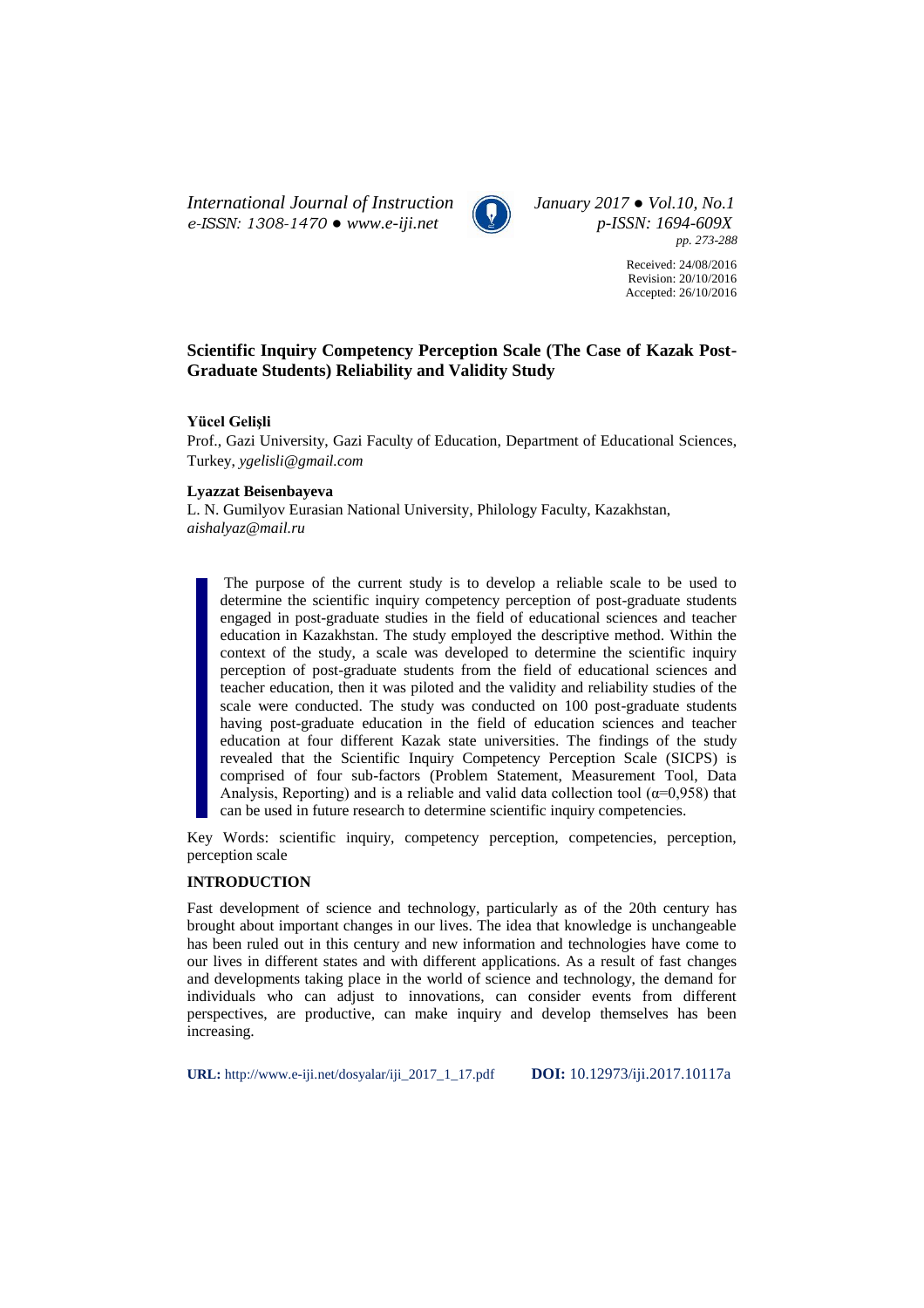Since their first existence, humans have felt the need for understanding the universe and its mysteries and controlling the nature. On the basis of this need, those attempting to define the science have come up with two views of science different from each other in terms of their focus on theory or practice. The proponents of the first view emphasized the importance of theory. The theory-based view attached the highest priority to understanding the universe and according to this view, science can be defined as academic endeavours taken and knowledge developed by humans to understand the universe and natural phenomena and the relationships between them. According to the second view, that is, those emphasizing practice, science can be defined as technical inventions facilitating human life (Kaptan, 1993: 6-7).

The main objective of science is to elicit the relationships between phenomena through observations and experiments, justify these relationships and then generalize them and finally to reach theories and laws on the basis of these generalizations. Thus, science can accomplish its objective by using scientific method. Scientific method makes up the process dimension of science. The most important basis of the developments occurring in the field of science and technology is without doubt scientific research. Scientific research refers to all information production activities performed regarding the determination of the problems, planning of solutions, and application of them, concluding them and discussion and interpretation of the results (Yenilmez, Ata, 2012).

Scientific research is a term with extensive meaning covering a process including developing a hypothesis, collecting and analysing data related to the hypothesis, testing of the hypothesis and reporting of the results through a systematic and rigorous study (Boudah, 2011).

According to the Turkish Language Association (TDK, 2016), Research is defined as the process of collection, analysis, interpretation and reporting of data in a systematic and reliable way to create reliable solutions to problems.

Research is a multiple-stage process of enhancing our understanding of a topic or an issue, collecting information and analysing it. In research, generally there are five stages following each other. This is defined as the process of scientific method. In the solution of problems, this five-stage scientific method is applied. These are the definition of the problem, making observations, developing the hypothesis, trail of the hypothesis and reporting the results (Morrell, Carroll, 2010).

Through research, we can produce, develop and store information for the solution of our problems. This information helps us to understand problems we are confronted with more easily. In this regard, an analogy between the researcher and the mason can be made, like a mason continuously putting bricks throughout the process on the wall to create a strong wall from these bricks (Creswell, 2012: 3).

As can be understood from the above-given explanations, research is comprised of the stages of definition of the problem, determination of the research method suitable for the solution of the problem, collection of data in compliance with the problem, analysis of the data on the basis of the research problem, creation of a solution to the research problem and writing of the research report for the purpose of coming up with a solution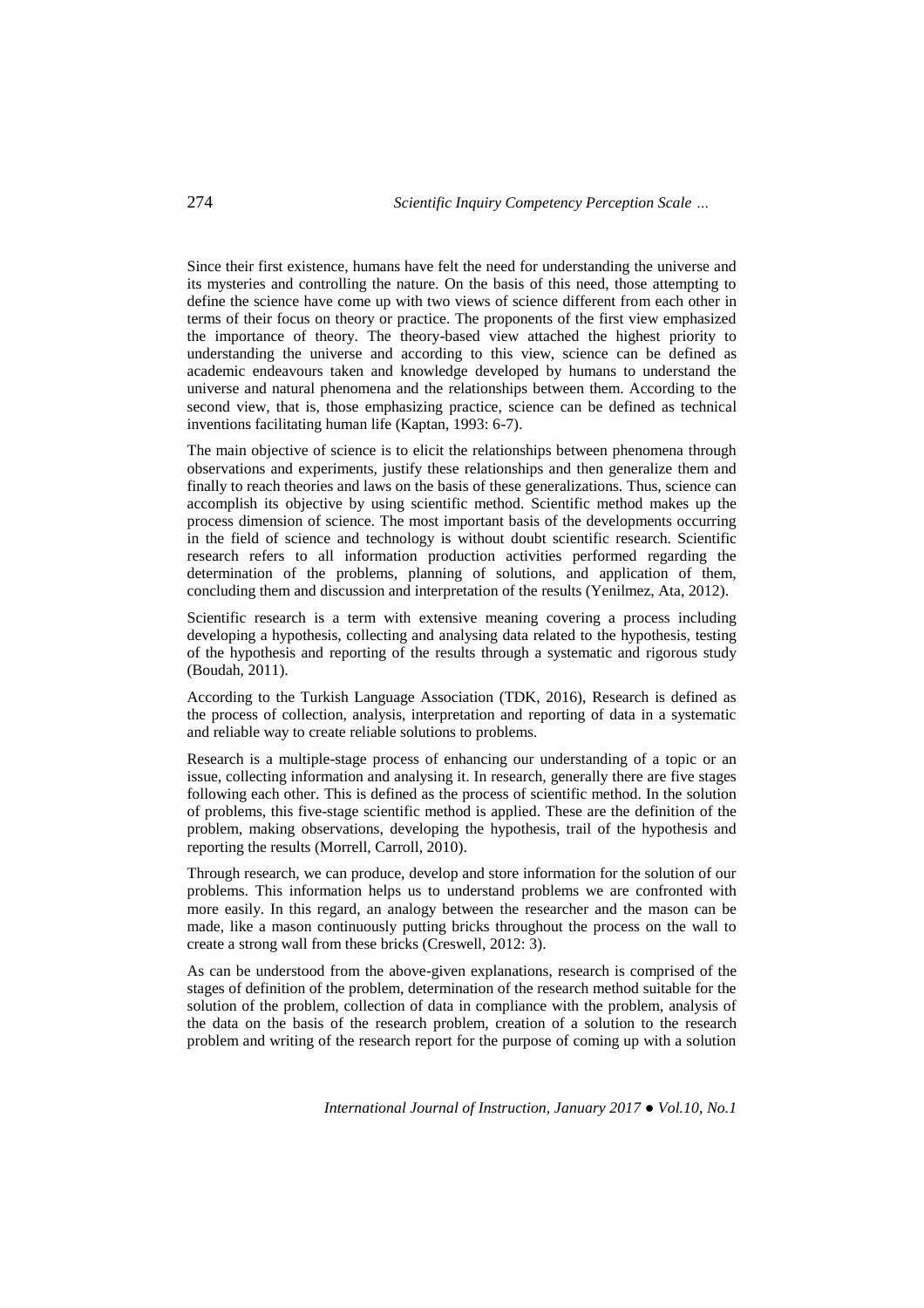to a problem. Thus, the successful completion of the research process depends on the scientific inquiry skills to be possessed by researchers. In order to conduct an inquiry, some certain knowledge, skills and competencies should be possessed.

Technical competencies required to conduct research involve knowledge and skills necessary for the systematic and careful execution of scientific analysis method (Erdem, 2012). Educational organizations are expected to fulfill the responsibility for imparting information, skills and competencies related to scientific process. Educational organizations should put forth efforts to impart these characteristics to their students according to their developmental levels. In recent years, higher education institutions have incorporated the course of Scientific Research Methods into their curriculums to develop their students' knowledge and skills to find solutions to their daily problems (Yaşar, 2014:110).

While conducting research entails a certain level of expertise, making use of the existing research, feeling inspired of it and contributing to it require a general research culture. The education organized for the purpose of inculcating these skills and competencies in relation to the general culture and expertise in researchers is called "research education". On the basis of this research education lays the ability of acquiring and demonstrating scientific methods and technical knowledge, skills and attitudes required by them and recognizing their place in personal and social life (Erdem, 2012).

Büyüköztürk and Köklü (1997) also viewed the inculcation of the research culture in students as an educational issue and defined research education as a type of education aiming to develop an awareness of research in the individual and the society by imparting scientific attitudes and behaviors and competencies concerning the field of inquiry to individuals. This education requires the integration of the disciplines of research techniques, statistics, measurement and evaluation and computer competency.

Post-graduate students are expected to have acquired the competencies required to conduct research. Post-graduate students should have knowledge about how to conduct research and competencies necessary for the direct application of this knowledge. In other words, post-graduate students having competencies to conduct research should be able to propose scientific solutions to educational problems by effectively using their inquiry skills in their academic research. Moreover, an academician should continuously improve himself/herself during a process of rapid development of science and technology. Thus, he/she must be sensitive towards scientific developments in his/her field and closely follow these developments. Further, academicians will be able to use scientific competencies acquired during their post-graduate education while conducting their scientific research and seeking solutions to educational problems (Kart, Gelbal, 2012). Thus, investigation of the extent to which post-graduate students have acquired scientific research competencies during their post-graduate education and gathering their opinions about these competencies are of great importance.

In order to enhance post-graduate students' scientific research competencies, there are courses of scientific research methods and statistical analysis in master's and doctorate programs. The objective of such courses is to inculcate basic knowledge and skills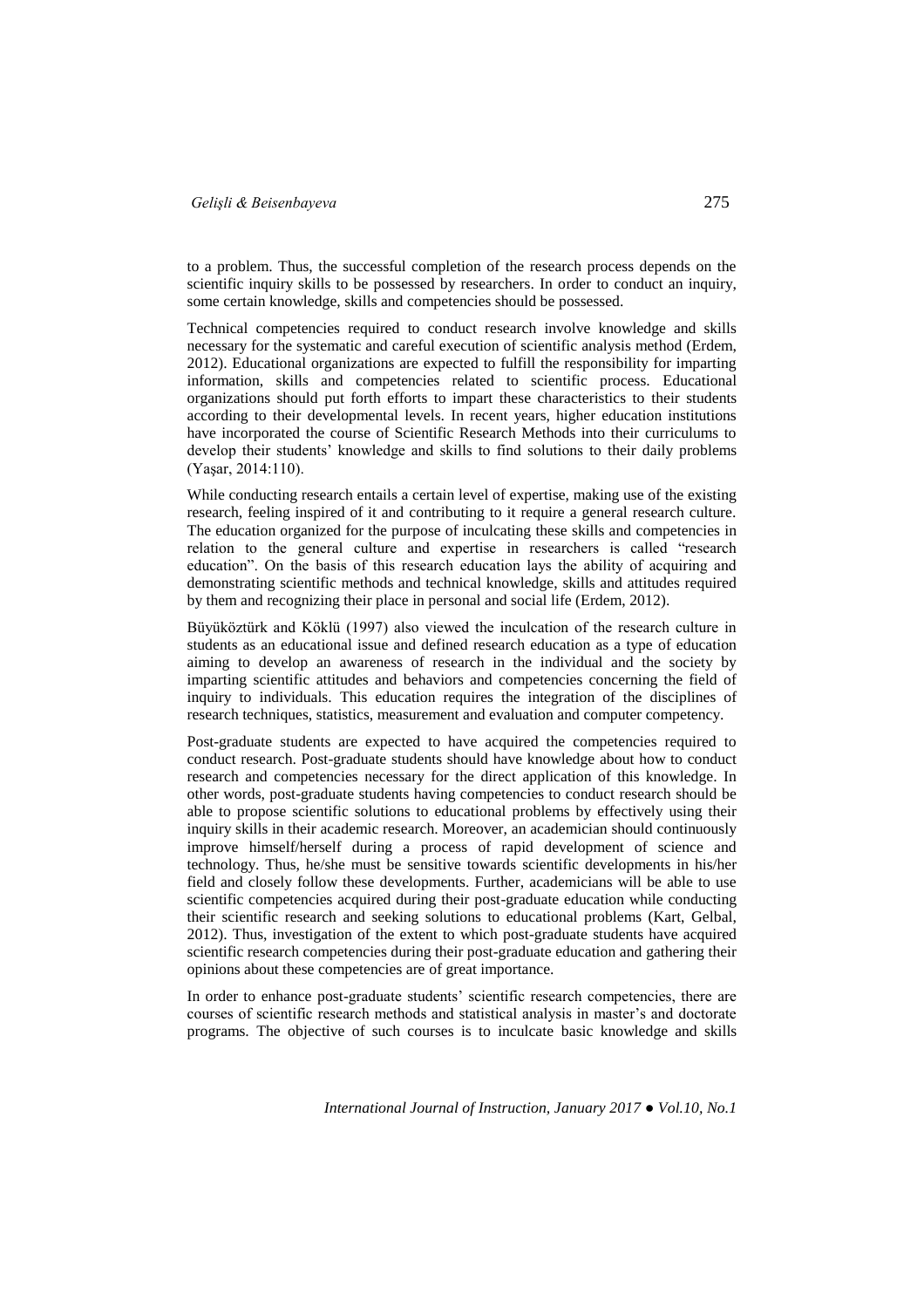pertinent to scientific research competencies and positive attitudes towards scientific research and researchers in students. The courses of scientific research methods and statistical analysis address the topics such as science and its basic concepts (phenomenon, information, absolute, correct, false, universal knowledge etc.), basic information about history of science, scientific methods and different opinions about these methods, problem, research model, population and sampling, data collection and data collection methods (qualitative and quantitative data collection methods), recording of the data, data analysis, data interpretation and reporting (Yenilmez, Ata, 2012).

In post-graduate programs offered in the field of educational sciences and teacher education in Kazakhstan, there are different courses with varying class hours, contents and names provided for post-graduate students to acquire and develop their scientific inquiry competencies. The general objective of these courses is to systematically establish students' knowledge about scientific inquiry methodology and methods, to present the important issues of pedagogy within scientific courses and experimental activities, to form post-graduate students' professional pedagogic culture and to prepare them for finding solutions to professional problems. The contents of these courses include topics such as theoretical and methodological basis of pedagogical research, main methods of scientific research and their techniques, classification of research methods and reporting of their results and their implications and writing and defending a dissertation (Taubayeva, 2014).

In the studies of scholars such as Bogolovski, Zagvizanski, Zimni, Novikov and Yakovlev, it has been reported that there are problems experienced in complex research studies in education in Kazakhstan and this indicates scientific shortcomings in research studies (Sadvakazkızı et al., 2014: 45). Determination of the scientific inquiry competencies of post-graduate students working in the field of educational sciences and subject matter in Kazakhstan is believed to be very useful for future studies.

### **The Purpose of the Study**

The purpose of the current study is to develop a reliable scale to be used to determine the scientific inquiry competency perception of post-graduate students engaged in postgraduate studies in the field of educational sciences and teacher education in Kazakhstan. To this end, answers to the following questions were sought:

1. What are the results of the explanatory factor analysis of Scientific Inquiry Competency Perception Scale (SICPS)?

2. What are the results of the reliability test of Scientific Inquiry Competency Perception Scale (SICPS)?

# **METHOD**

### **Research Design**

The current study is a descriptive study. Within the context of the study, it was aimed to develop a scale to determine the scientific inquiry perception of post-graduate students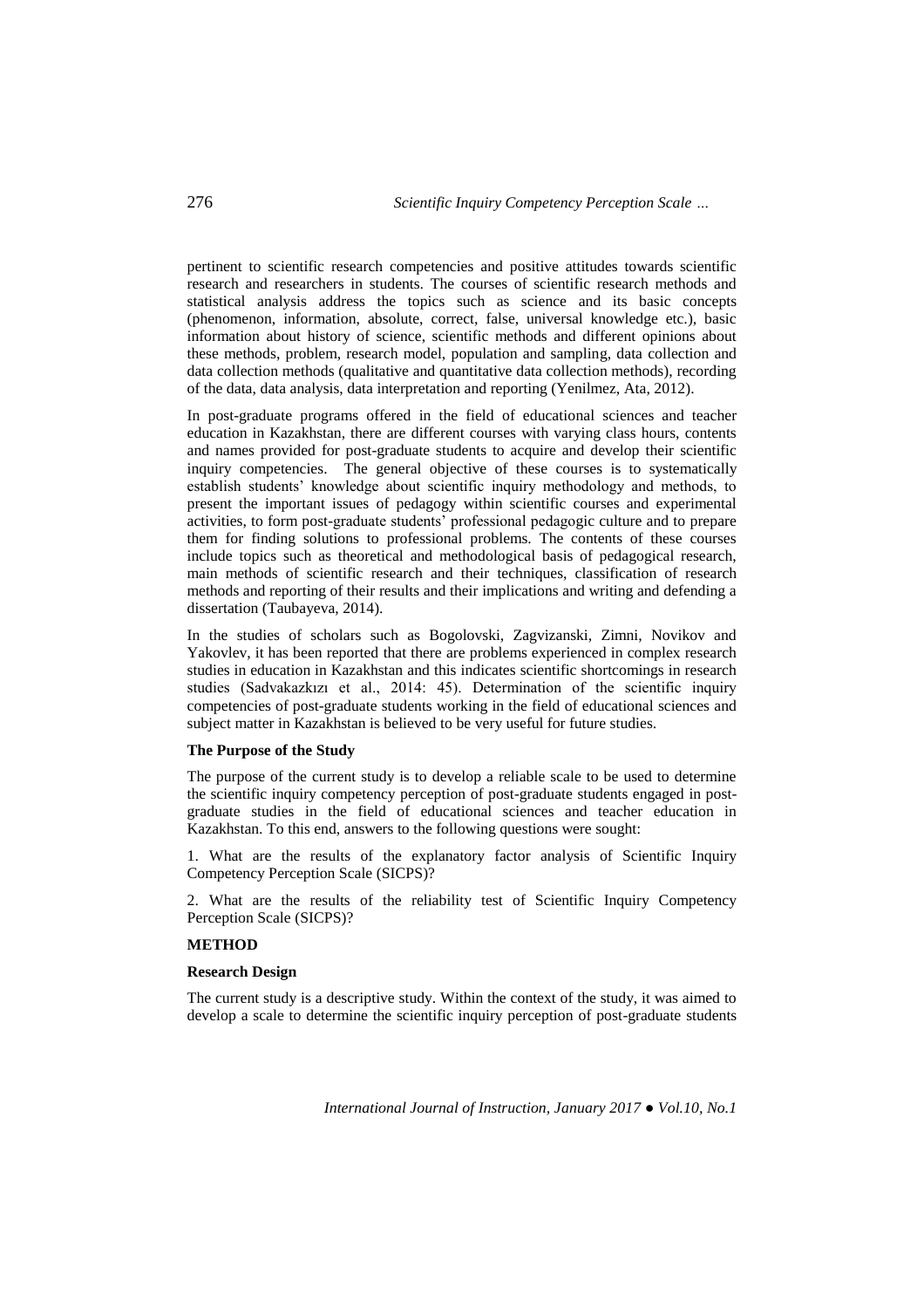from the field of educational sciences and teacher education, then to pilot it and conduct its validity and reliability studies.

### **Scale Development Group**

In the current study, for the purpose of developing a scale, a study group consisting of 100 post-graduate students randomly selected from among the post-graduate students attending post-graduate programs in the field of educational sciences and subject matter in four different universities (Avrasya University, Abay University, Pavlador University and Ahmet Yesevi University) located in four different cities of Kazakhstan in 2015- 2016 academic year was used. Of these 100 students, 67 are females and 33 are males and 69 of them are master's students and 31 are doctorate students.

In Kazakhstan the field of educational sciences is made up of a single scientific discipline, it is not organized in the form of separate disciplines and a limited number of students are accepted into the post-graduate education. All of these reasons forced us to keep the size of the study group small. Moreover, hugeness of the country's geography made it very difficult to reach students from the fields of educational sciences and subject-area education

As the size of the population for the current study is not adequate, it became a must to administer the scale in a group of 100 participants. When the literature is examined, it can be seen that there are studies conducted in a similar situation. According to Sapnaz (2004), in case of inadequate population size, a sampling consisting of 100-250 Traditional sampling sizes are more effective in determining scales' factor structures; however, according to the literature, the sampling size of the current study was determined to be sufficient to derive descriptive and experimental results (MacCallum, at. All, 1999. Sapnas, 1999. Sapnas, Zeller, 2002. Sapnas, 2004).

## **Scale Development Process**

In the literature, it is reported that for developing a scale, certain stages should be followed. In the current study, scale development stages given below were followed (Cohen, Swerdlik, 2013; Crocker, Algina, 1986; DeVellis, 2014; Seçer, 2015; Şeker, Gençdoğan, 2014):

- Setting the goal of scale and determining to whom and why it will be administered
- Deciding the scope and content of the scale
- Writing items within the framework of the determined scope and content
- Item control and developing scale form
- Determining the scoring method of the items and analysis method of the data
- Administration of the scale to the scale development group
- Scoring and analysis of the items.
- Formation of the actual scale on the basis of the obtained results.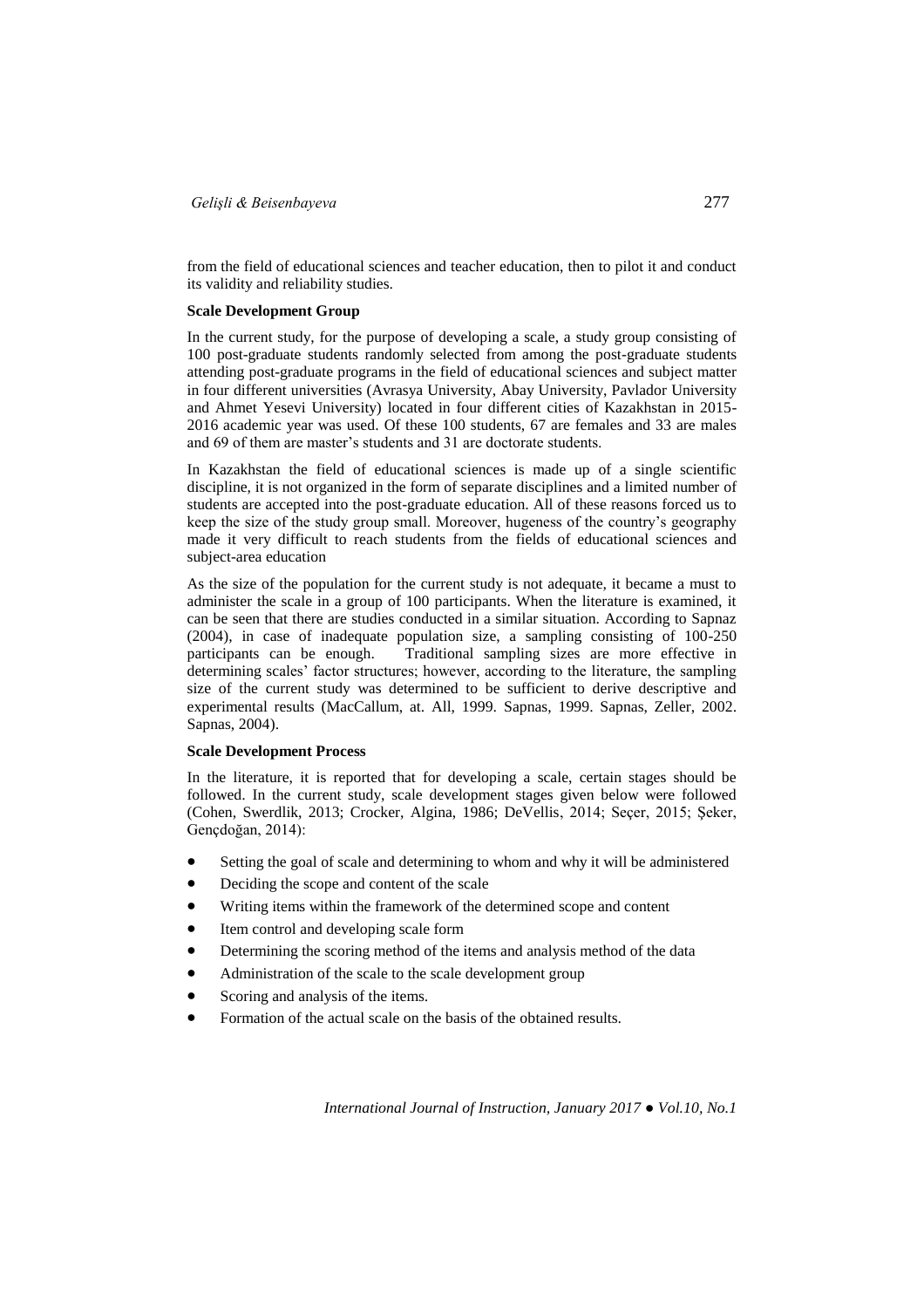In the current study, it was aimed to develop SCIPS by following the stages given above.

### **Data Collection Tool**

By reviewing the literature, the draft Scientific Inquiry Competency Perception Scale (SICPS) was developed, then it was submitted to the scrutiny of three experts working in the field of educational sciences and measurement and evaluation and in light of their opinions, final form of the draft scale to be piloted was given. Before piloting, there were 71 items in the draft scale. The scale was organized in the form of five-point Likert scale as "never, partially, moderately, considerably and completely". The details of the reliability and validity studies of the scale are given in the findings section.

### **Data Analysis**

The collected data were analyzed through IBM–SPSS 23 program. In order to determine the validity and reliability of SICPS, techniques such as Kaiser–Meyer–Olkin (KMO) test, Bartlett Sphericity test, varimax rotation, Cronbach Alpha reliability coefficient were employed (Büyüköztürk, 2013; Özdamar, 2013). The extent to which each item in the scale is adequate in discriminating students' perception was analyzed by using t-test to test the significance of the difference between the item scores of the top 27% and bottom 27% of the participants.

### **FINDINGS**

# *Findings related to construct validity of Scientific Inquiry Competency Perception Scale (SICPS) in measurement and evaluation (validity and reliability)*

In order to explain the structure of the scale, explanatory factor analysis was administered. In this analysis, Kaiser–Meyer–Olkin (KMO) and Bartlett Sphericity test were conducted to determine whether the dataset is suitable for factor analysis and then Varimax Rotation was run to reveal under which dimensions the items are subsumed and then how much of the variance of the characteristic under investigation (Scientific Inquiry Competency Perception) is explained by the emerging sub-dimensions was determined (Büyüköztürk, 2013; Özdamar, 2013). As a result of the analysis, KMO value of SICPS was found to be 0.874. As this value is over 0.50, it means that the dataset is suitable for factor analysis. Bartlett test result was found to be  $X^2 = 2474$ , 118; sd= 496 ( $p$ <0.01). The significance of the value obtained as a result of the Barlett test indicates that factor analysis can be conducted and the sampling size is enough (Büyüköztürk, 2013, Akgül, 1997: 581). It was concluded on the basis of the results of these two tests that the conducted factor analysis operations are suitable means of analysis for the collected data.

In the explanatory factor analysis, in order to determine whether there are subdimensions in the scale and if there are any, which items are gathered under which subdimensions, Varimax rotation was administered to the data set (Büyüköztürk, 2013; Özdamar, 2013). As the bottom cut point of the factor loadings, 0.30 was taken as the criterion. As a result of the principal components analysis conducted by using *Varimax*  rotation, four factors with eigenvalues higher than 1 were obtained. The eigenvalue of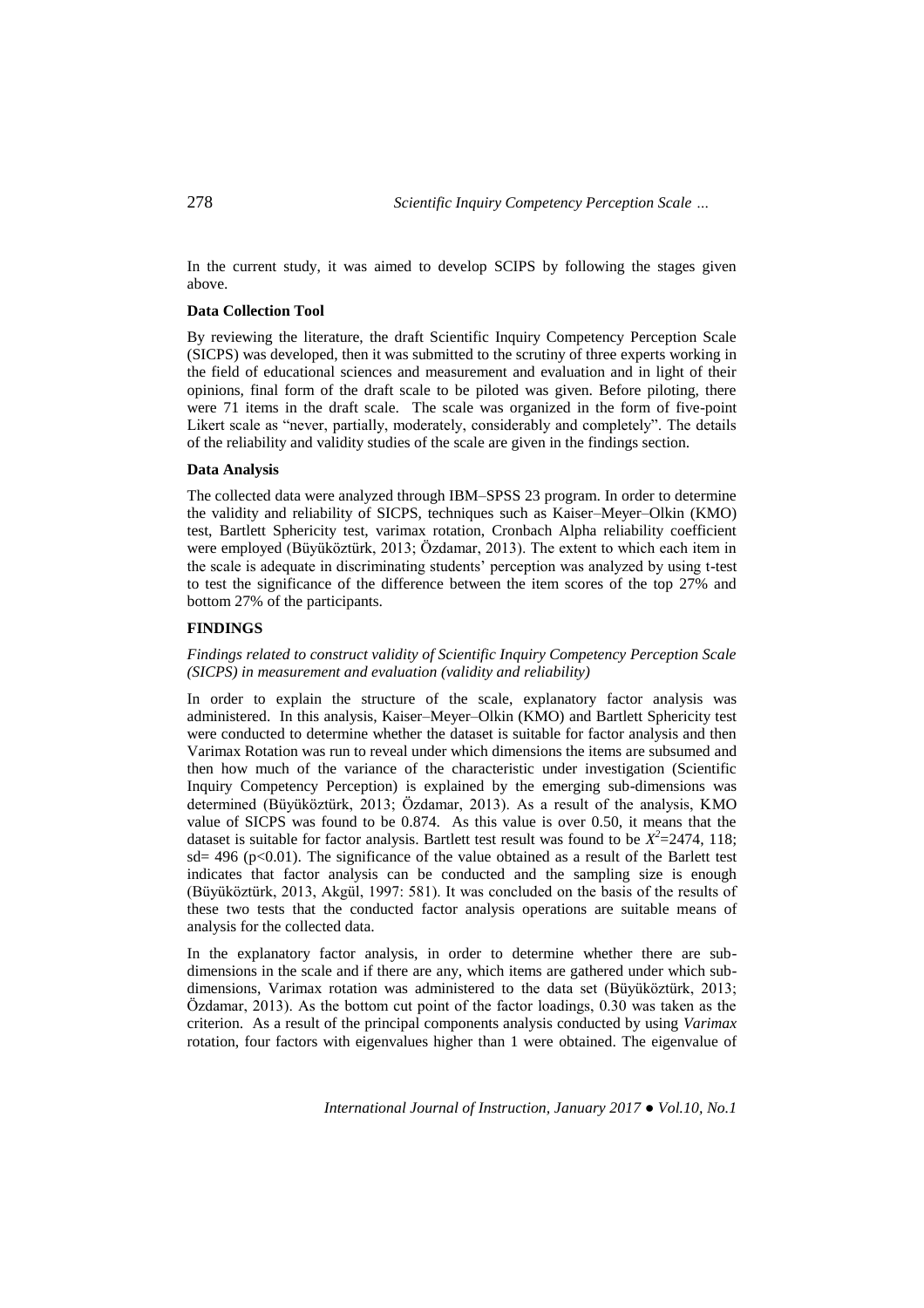the first factor is 8.260 and explains 25.81% of the total variance; the eigenvalue of the second factor is 5.104 and explains 15.94% of the total variance, the eigenvalue of the third factor is 3.772 and explains 11.78% of the total variance and the eigenvalue of the fourth factor is 3.082 and explains 9.63% of the total variance. These four factors together explain 63.17% of the total variance. Thus, the scale has a four-factor structure. These factors can be seen more clearly in the scree plot presented in Figure 1. Keeping the factor number high increases the explained variance yet makes it more likely to experience difficulties in naming them and making sense of them (Büyüköztürk, 2013). The higher the variance ratios obtained from the analysis are, the stronger factor structure is. In social sciences, when this ratio is between 40% and 60%, then it is considered to be acceptable (Tavşancıl, 2002:48).



Figure 1 Scree plot of the factors emerging from the factor analysis

As a result of the exploratory factor analysis, item total correlations of the items remaining in the scale are seen to be varying between 0.423 and 0.784. The scale was found to be consisting of four factors and the total variance explained by these four factors is 63%. This value is accepted to be adequate in scale development studies in social sciences. Prior to the factor analysis, item total correlations were examined. As their item total correlations are lower than 0.30, they do not make any contributions to the scale and overlap (in more than one factor), items A2, A3, A4, A5, A8, A11, A12, A13, A14, A15, B1, B2, B3, B4, B5, B6, B7, B8, B9, B12, B16, B17, B18, B19, B22,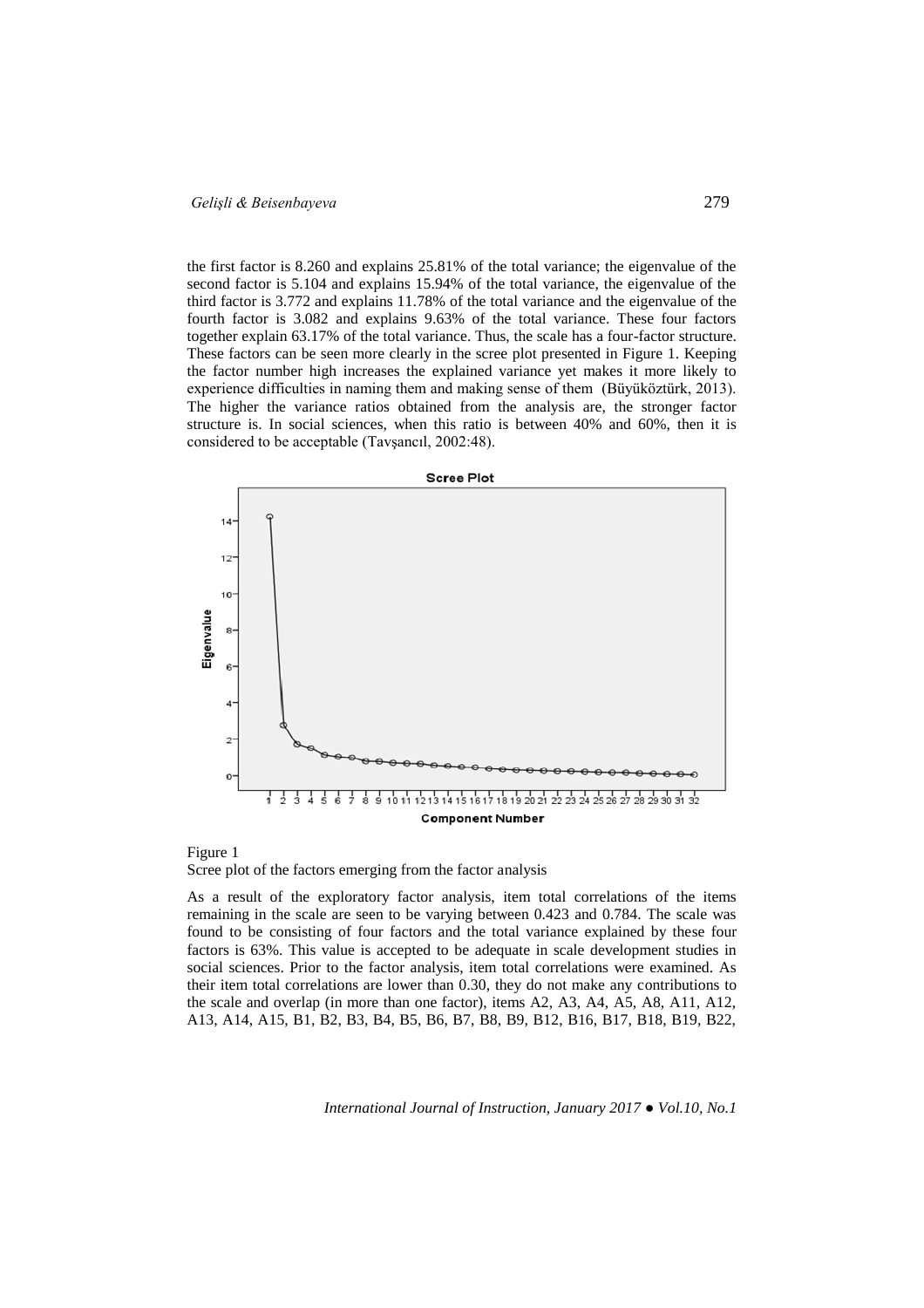B23, B24, B25, B29, C1, C2, C4, C6, C7, C8, C9, D1, D3 and E1 were discarded from the scale. Statistical information about the remaining 32 items is given in Table 1.

| Item No          | Including<br>factor      | Item total<br>correlation                               | <b>Bottom</b><br>27%-Top 27% | Item Loading Values in Factors as a<br>result of rotation |         |           |         |  |
|------------------|--------------------------|---------------------------------------------------------|------------------------------|-----------------------------------------------------------|---------|-----------|---------|--|
|                  |                          |                                                         |                              | Fac. 1                                                    | Fac. II | Fact. III | Fac. IV |  |
| A1               | Factor 1                 | 0,423                                                   | $-4,457$                     | 0,590                                                     |         |           |         |  |
| A <sub>6</sub>   | Factor 1                 | 0,522                                                   | $-5,005$                     | 0,610                                                     |         |           |         |  |
| A7               | Factor 1                 | 0,596                                                   | $-6,470$                     | 0,609                                                     |         |           |         |  |
| A <sub>9</sub>   | Factor 1                 | 0,512                                                   | $-5,170$                     | 0,664                                                     |         |           |         |  |
| A10              | Factor 1                 | 0,570                                                   | $-6,075$                     | 0,727                                                     |         |           |         |  |
| <b>B10</b>       | Factor 2                 | 0,582                                                   | $-6,750$                     |                                                           | 0,576   |           |         |  |
| <b>B11</b>       | Factor 2                 | 0,590                                                   | $-6,826$                     |                                                           | 0,705   |           |         |  |
| <b>B13</b>       | Factor 2                 | 0,579                                                   | $-7,155$                     |                                                           | 0,733   |           |         |  |
| <b>B14</b>       | Factor 2                 | 0.598                                                   | $-7,493$                     |                                                           | 0,776   |           |         |  |
| <b>B15</b>       | Factor 2                 | 0,535                                                   | $-6,183$                     |                                                           | 0,590   |           |         |  |
| <b>B20</b>       | Factor 2                 | 0,601                                                   | $-6,974$                     |                                                           | 0,691   |           |         |  |
| <b>B21</b>       | Factor 2                 | 0,641                                                   | $-8,371$                     |                                                           | 0,722   |           |         |  |
| <b>B26</b>       | Factor 3                 | 0,631                                                   | $-7,242$                     |                                                           |         | 0,705     |         |  |
| <b>B27</b>       | Factor 3                 | 0,611                                                   | $-6,909$                     |                                                           |         | 0,681     |         |  |
| <b>B28</b>       | Factor 3                 | 0,621                                                   | $-6,979$                     |                                                           |         | 0,695     |         |  |
| C <sub>3</sub>   | Factor 3                 | 0,598                                                   | $-7,992$                     |                                                           |         | 0,598     |         |  |
| C <sub>5</sub>   | Factor 3                 | 0,516                                                   | $-5,780$                     |                                                           |         | 0,735     |         |  |
| ARY1             | Factor 4                 | 0.725                                                   | $-9,383$                     |                                                           |         |           | 0,651   |  |
| ARY <sub>2</sub> | Factor 4                 | 0,716                                                   | $-9,488$                     |                                                           |         |           | 0,582   |  |
| ARY3             | Factor 4                 | 0,712                                                   | $-7,687$                     |                                                           |         |           | 0,705   |  |
| ARY4             | Factor 4                 | 0,701                                                   | $-9,488$                     |                                                           |         |           | 0,810   |  |
| ARY5             | Factor 4                 | 0,638                                                   | $-7,516$                     |                                                           |         |           | 0,792   |  |
| ARY6             | Factor 4                 | 0,717                                                   | $-8,749$                     |                                                           |         |           | 0,768   |  |
| ARY7             | Factor 4                 | 0,691                                                   | $-8,766$                     |                                                           |         |           | 0,834   |  |
| ARY8             | Factor 4                 | 0,686                                                   | $-6,532$                     |                                                           |         |           | 0,795   |  |
| ARY9             | Factor 4                 | 0,646                                                   | $-6,466$                     |                                                           |         |           | 0,657   |  |
| ARY10            | Factor 4                 | 0.678                                                   | $-6,252$                     |                                                           |         |           | 0,736   |  |
| ARY11            | Factor 4                 | 0,727                                                   | $-6,670$                     |                                                           |         |           | 0,613   |  |
| ARY12            | Factor 4                 | 0,698                                                   | $-6,814$                     |                                                           |         |           | 0,643   |  |
| D <sub>2</sub>   | Factor 4                 | 0,741                                                   | $-11,323$                    |                                                           |         |           | 0,713   |  |
| E2               | Factor 4                 | 0,784                                                   | $-10,974$                    |                                                           |         |           | 0,586   |  |
| E3               | Factor 4                 | 0.715                                                   | $-10,416$                    |                                                           |         |           | 0,565   |  |
| KMO=0,874        |                          |                                                         |                              |                                                           |         |           |         |  |
|                  | Cronbach Alpha = $0,958$ |                                                         |                              |                                                           |         |           |         |  |
|                  |                          | Bartlett Sphericity $(X^2) = 2474,118$ ; sd=496, p<0.01 |                              |                                                           |         |           |         |  |

Moreover, in order to investigate how much the items in the scale differentiate individuals in the determination of the internal consistency, first corrected item total correlations were calculated and then t-test was run to determine the significance of the difference between the mean scores of the top 27% and bottom 27% groups. The corrected item correlations of the scale items vary between 0.423 and 0.784. As a result of the t-test conducted to determine the significance of the difference between the top and bottom 27% groups, it was found that the difference between the two groups is significant at the level of p=.000.

*International Journal of Instruction, January 2017 ● Vol.10, No.1*

Table 1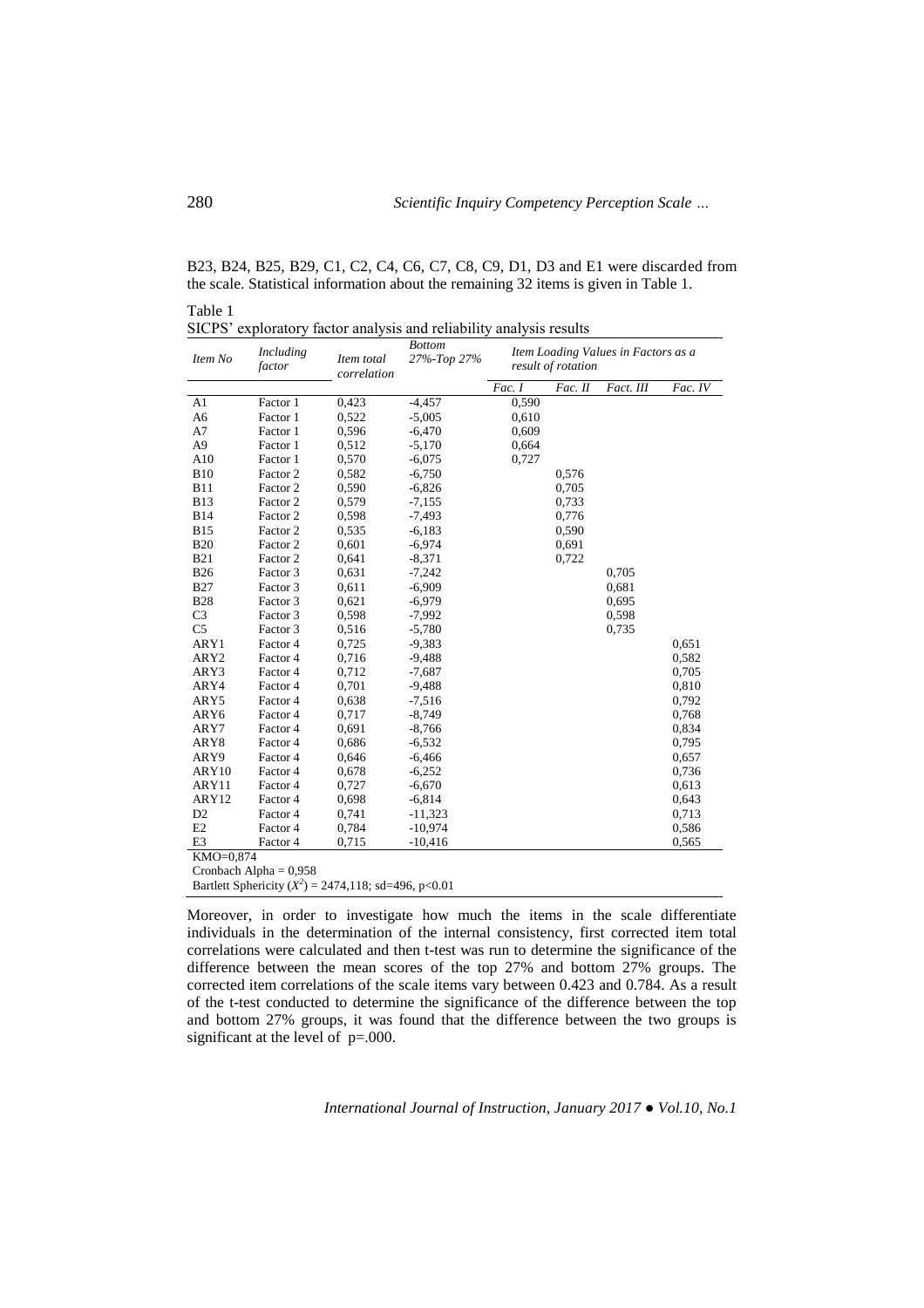The sub-factors of the Scientific Inquiry Competency Perception Scale and distribution of the items included in these factors:

The items of the first sub-dimension are A1, A6, A7, A9 and A10. When the questions of the sub-dimension including these items were examined, it was found that they are related to the perception of the competency for developing the problem statement and expressing the problem used to initiate an inquiry. The items in this subdimension were renamed as P1, P2, P3, P4 and P5 and the dimension was named as "Problem Statement".

• The items of the second sub-dimension are B10, B11, B13, B14, B15, B20 and B21. When the questions of the sub-dimension including these items were examined, it was found that they are related to the perception of the competency for developing and using a measurement tool suitable for the purpose of the study. The items in this subdimension were renamed as ÖA1, ÖA2, ÖA3, ÖA4, ÖA5, ÖA6 and ÖA7 and the dimension was named as "Measurement Tool".

• The third sub-dimension was found to be comprised of items B26, B27, B28, C3 and C5. The questions of this sub-dimension were found to be related to the perception of competency for data analysis. The items in this sub-dimension were renamed as VA1, VA2, VA3, VA4 and VA5 and the sub-dimension was named as "Data Analysis".

The items of the fourth sub-dimension are ARY1, ARY2, ARY3, ARY4, ARY5, ARY6, ARY7, ARY8, ARY9, ARY10, ARY11, ARY12, D2, E2 and E3. The items in this sub-dimension were found to be related to the perception of written reporting of the research and making it ready for presentation to the reader. The items in this subdimension were renamed as R1, R2, R3, R4, R5, R6, R7, R8, R9, R10, R11, R12, R13, R14 and R15 and the dimension was named as "Reporting".

### *Findings related to reliability study of SICPS*

Reliability level for each of the four sub-dimensions was analyzed. The results of the analysis are given in Table 2.

Table 2

| Sub-dimension                              | Cronbach Alpha | Correlation |
|--------------------------------------------|----------------|-------------|
| 1 <sup>st</sup> Factor: Problem Statement  | 0.800          |             |
| $2nd Factor$ : Measurement Tool            | 0.882          |             |
| 3 <sup>rd</sup> Factor: Data Analysis      | 0.856          |             |
| 4 <sup>th</sup> Factor: Reporting          | 0.955          |             |
| Total:                                     | 0.958          |             |
| Spearman Brown Split Half Test Correlation |                | .928        |

Cronbach Alpha test results related to the sub-dimensions of SICPS

When Table 2 is examined, it is seen that the Cronbach Alpha reliability coefficient is  $\alpha$  = 0,800, that of the second sub-dimension is  $\alpha$  = 0.882, that of the third sub-dimension is  $\alpha$ =0.856, and that of the fourth sub-dimension is  $\alpha$ =0.955 and the Cronbach Alpha coefficient for the whole scale is  $\alpha$ =0.958. For scales, reliability coefficients higher than  $\alpha$ = 0.700 are accepted to be high reliability coefficients (Özdamar, 2013). These sub-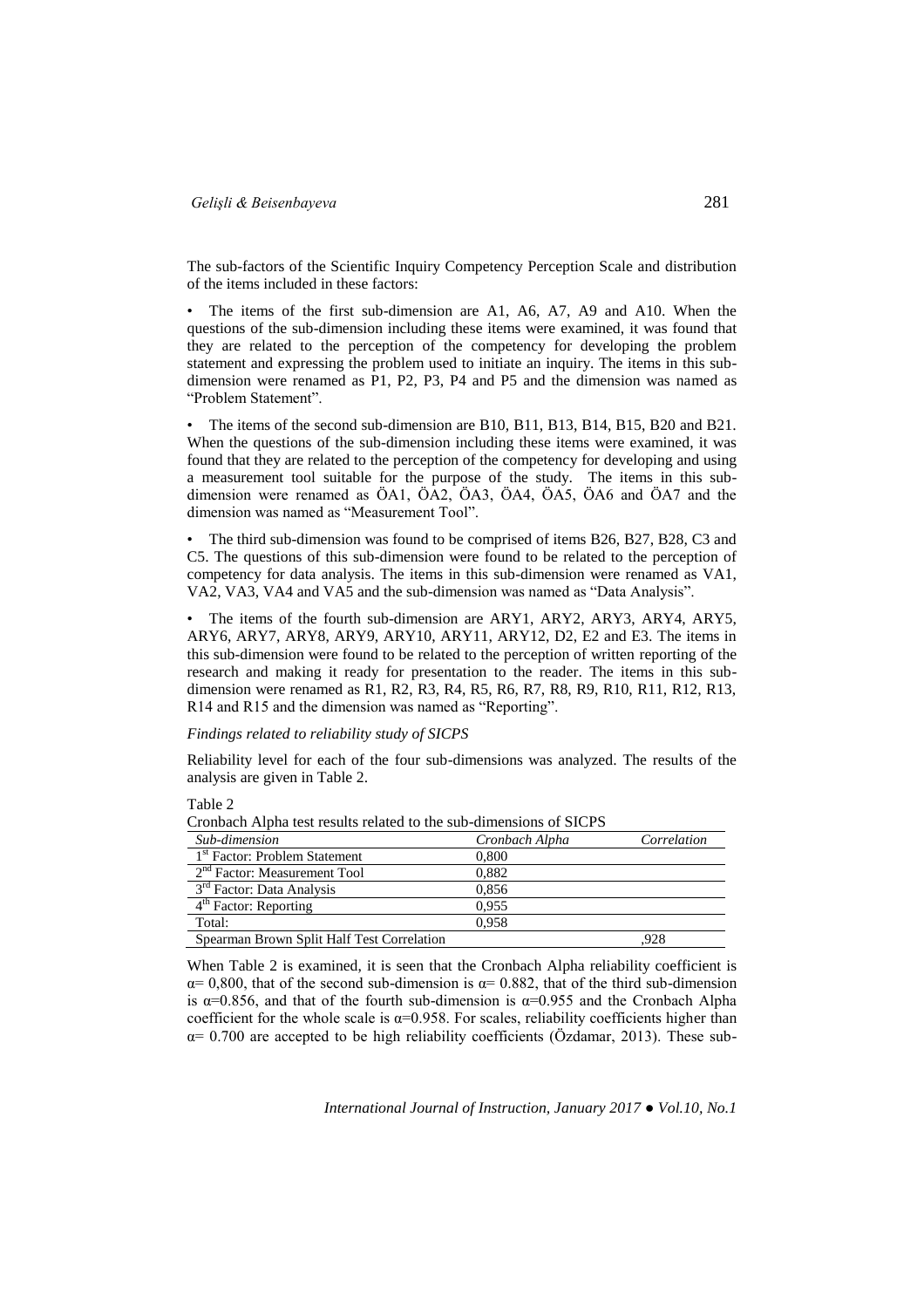scales have high reliability levels. Spearman-Brown internal consistency coefficient found by dividing the test into two equal parts was calculated to be 0.928. Thus, it can be argued that all the items in SICPS measure the same feature.

| Values of correlation between the Scientific Inquiry Competency Perception Scale total |  |
|----------------------------------------------------------------------------------------|--|
| and sub-factors                                                                        |  |

| Factors  | N   |        | Ss    |      | Fakl      | Fak2                     | Fak3                     | Fak4                     | Total     |
|----------|-----|--------|-------|------|-----------|--------------------------|--------------------------|--------------------------|-----------|
| Factor 1 | 100 | 18.99  | 3,36  | .000 | -         | $,605$ **                | $,526^\circ$             | $,568$ **                | $.746***$ |
| Factor 2 | 100 | 26.04  | 4.81  | .000 | $,605$ ** | $\overline{\phantom{0}}$ | $,595$ **                | $,603***$                | $,808***$ |
| Factor 3 | 100 | 18,51  | 3.72  | .000 | $,526$ ** | $,595***$                | $\overline{\phantom{0}}$ | $,631$ **                | $,787***$ |
| Factor 4 | 100 | 58,38  | 10.41 | .000 | $,568$ ** | $,603***$                | $,631$ **                | $\overline{\phantom{0}}$ | $,926$ ** |
| Total    | 100 | 121.92 | 18.97 | .000 | $.746***$ | $,808^{**}$              | $787***$                 | $.926***$                |           |

 $*p<.01$ 

\*\*. Correlation is significant at the 0.01 level (2-tailed).

When the correlation coefficients for the scientific inquiry competency perception scale given in Table 3 are examined, it is seen that the correlation between the first factor and the second factor is .605, the correlation between the first factor and the third factor is .526, the correlation between the first factor and the fourth factor is .568, the correlation between the first factor and the whole of the scale is .746, the correlation between the second factor and the third factor is .595, the correlation between the second factor and the fourth factor is .603, the correlation between the second factor and the whole scale is .808, the correlation between the third factor and the fourth factor is .631, the correlation between the third factor and the whole scale is .787, the correlation between the fourth factor and the whole scale is .926. It is seen that there are significant medium and high level correlations between the factors. These values can be regarded as the evidence indicating that the scale items are subsumed under four independent factors.

## **DISCUSSION AND CONCLUSION**

In the current study, the purpose was to develop a reliable and valid scale to determine post-graduate students' scientific inquiry competency perceptions. At first, the draft scale consisting of 71 items was administered to 100 students and then exploratory factor analysis was conducted on the collected data and 39 items with factor loadings lower than 0.30 were discarded from the scale and thus a total of 32 items having item total correlations varying between 0.423 and 0.784 were kept in the final form of the scale. These 32 items were found to be subsumed under four factors.

The first sub-dimension is comprised of items A1, A6, A7, A9, A10. This subdimension is for determining post-graduate students' perception of the competency for expressing the research problem.

The second sub-dimension consists of items B10, B11, B13, B14, B15, B20, B21. This sub-dimension aims to determine post-graduate students' perception of the competency for developing a measurement tool to conduct a study.

*International Journal of Instruction, January 2017 ● Vol.10, No.1*

Table 3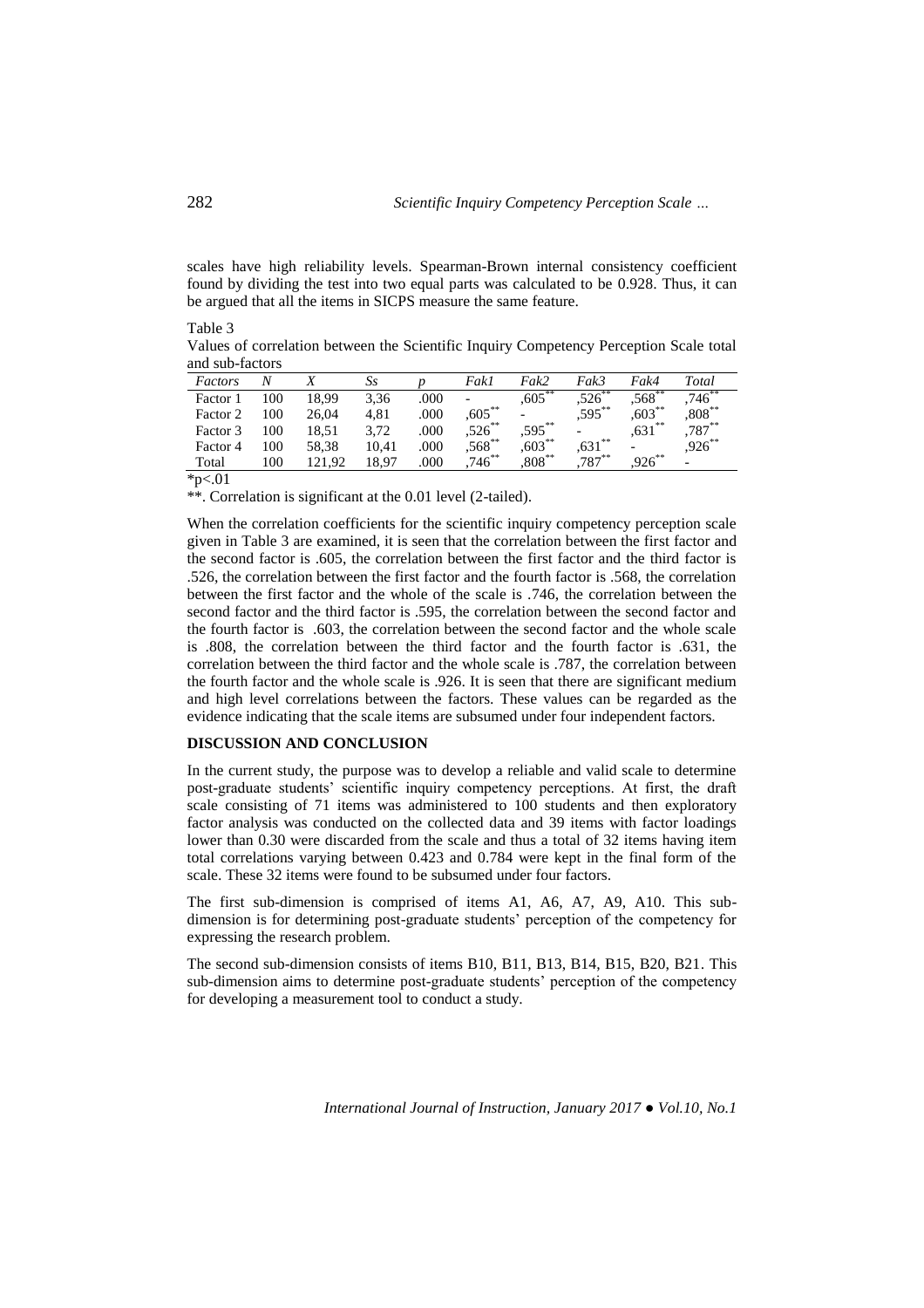The third sub-dimension includes the items B26, B27, B28, C3, C5. This sub-dimension intends to determine post-graduate students' perception of the competency for conducting data analysis.

In the fourth sub-dimension called Reporting, the items ARY1, ARY2, ARY3, ARY4, ARY5, ARY6, ARY7, ARY8, ARY9, ARY10, ARY11, ARY12, D2, E2, E3 are included. This sub-dimension elicits insights about post-graduate students' perception of the competency for reporting research results.

When the literature investigating scientific research is examined, it is seen that it mostly focuses on the determination of students' attitudes towards scientific research. The number of studies conducted in Turkey in relation to scientific research competencies is quite limited. In a study called "Elementary School Teachers' Scientific Research Competencies" by Büyüköztürk (1999), seven basic competencies that should be possessed by elementary school teachers were determined. A five-point Likert type scale was administered to the teachers to determine the extent to which they possess these competencies. As a result of the factor analysis, it was determined that this scale is a single-factor scale. This single factor explains 60% of the total variance and factor loading values range from .66 to .84. Alpha internal consistency coefficient calculated for the reliability of the scale was found to be .89. Item analysis results revealed that item total score correlations vary between .55 and .77. These findings concur with the item total correlations of the scale developed in the current study.

In another study called "The Opinions of Faculty Members about the Research Competencies of Post-graduate Students in the Field of Educational Sciences" by Büyüköztürk, Köklü (1999), it was aimed to determine post-graduate students' research competencies in the field of educational sciences. In the study, as a data collection tool, "Research Competency Scale" developed by Büyüköztürk (1966) was employed. For the whole scale, Alpha reliability coefficient was found to be .96 and for the five factors defined by factor analysis, it was found to be ranging from .87 to .92. The scale is comprised of a total of 33 competency statements and 6 of these statements are related to problem identification, 5 of them are related to literature review, 9 are related to methodology, 6 are related to findings and interpretation and 7 are related to reporting. This scale is in compliance with the scale used in the current study in terms of the subdimensions.

In the attitude scale reliability and validity study conducted on the study by Korkmaz et al. (2011), it was found that The Scale of Attitudes towards Scientific Research consisting of four factors and 30 items is a reliable and valid scale to be used to determine attitudes towards scientific research.

In a work written by Erdem (2012) "Research Education in Training Scientists", while the question of what kind of education should be given while training scientists is answered, the competencies to be possessed by the scientist are also identified: explaining the problem statement, setting the goal of the study, reviewing literature, determining the research method, determining research model, selecting the population and the sampling, finding or developing data collection tools, collecting data, expressing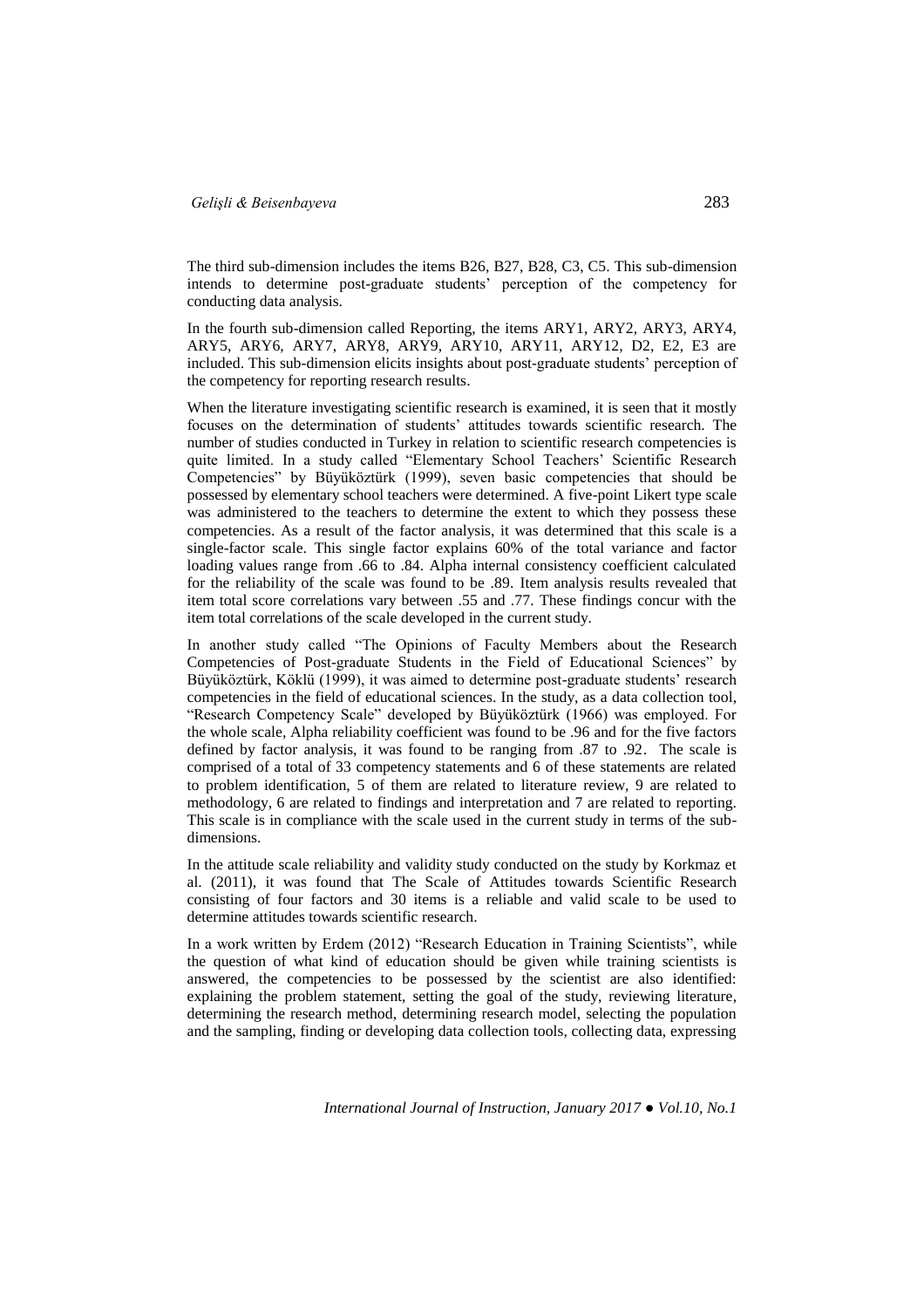research findings, analyzing and interpreting the data, reporting the research findings to the concerned parties and turning the research into a thesis, report, article or book. These competencies cover the competencies involved in the scale developed in the current study.

As a result of the validity and reliability studies conducted on "Scientific Inquiry Competency Perception Scale", it was found that this scale consists of four factors and is a reliable and valid scale ( $\alpha$ =0,958) that can be used by future studies to determine university students' perceptions of scientific inquiry competencies. The scale is believed to offer guidance for further studies to be conducted in Kazakhstan and thus contribute to the literature.

### **REFERENCES**

Akgül, A. (1997). Tıbbi araştırmalarda istatistiksel analiz teknikleri. Ankara: Yüksek Öğretim Kurulu Matbaası.

Boudah, D.J.(2011). Research in education, conducting educational research conducting educational research guide to completing a major project . SAGE Publications, Inc.

Büyüköztürk, Ş.(1999). İlköğretim okulu öğretmenlerinin araştırma yeterlikleri, *Kuram ve Uygulamada Eğitim Yönetimi,*18,257-269.

Büyüköztürk, Ş., Köklü, N.(1999). Eğitim bilimleri alanında öğrenim gören lisansüstü öğrencilerinin araştırma yeterlikleri konusunda öğretim üyelerinin görüşleri, *Eğitim ve Bilim,23*(112), 18-28.

Büyüköztürk, Ş. (2013). Sosyal bilimler için veri analizi el kitabı. Ankara: Pegem Yayıncılık

Cohen, R.J. & Swerdlik, M.E. (2013). Psikolojik test ve değerlendirme, testler ve ölçmeye giriş (Psychological testing and assessment, an introduction of test and measurement) (Çev.Ed. Ezel Tavşancıl). Ankara: Nobel Yayıncılık.

Creswell, J.W.(2012). Educational research, University of Nebraska–Lincoln: Pearson.

Crocker, L. & Algina, J. (1986). Introductıon to classical and modern test theory. CBS Collage Publishers Canpany. USA

DeVellis, R.F. (2014). Ölçek geliştirme, kuram ve uygulamalar (Çev.Ed. Tarık Totan). Ankara: Nobel Yayıncılık.

Erdem, A.R.(2012).Bilim insanı yetiştirmede araştırma eğitimi, *Yükseköğretim ve Bilim Dergisi*, 2(3), 166-175.

Kaptan, S.(1993). Bilimsel araştırma ve istatistik teknikleri, Ankara: Tekışık Web Ofset Tesisleri.

Kart, A.& Gelbal, S.(2014). Öğretmen Adaylarının Bilimsel Araştırma Öz Yeterlik Algılarının İkili Karşılaştırmalı Yargılar Yöntemiyle Belirlenmesi, Eğitimde ve Psikolojide Ölçme ve Değerlendirme Dergisi, 5, (1) , 12-23.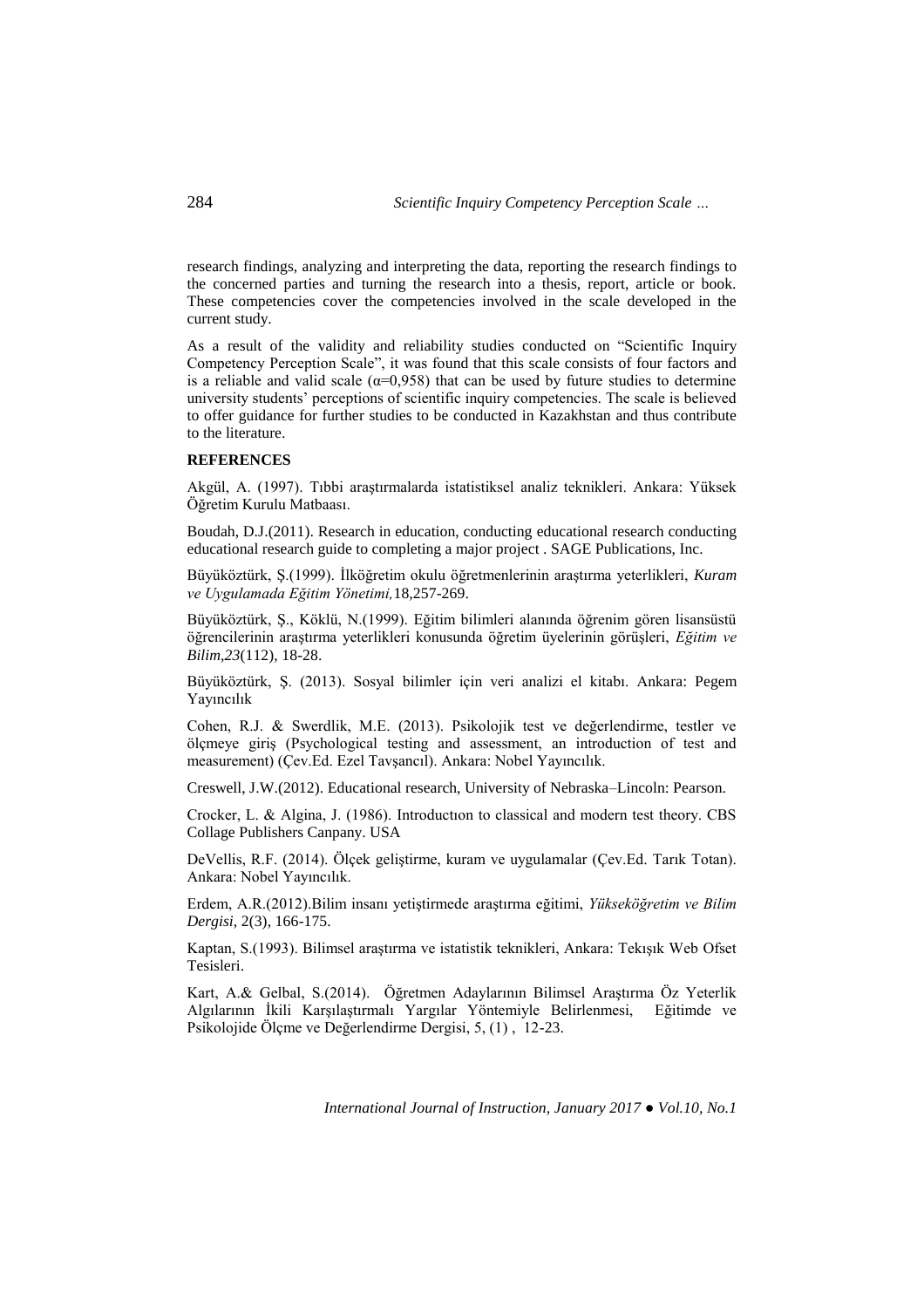Korkmaz, Ö., Şahin, A., Yeşil, R.(2011). Bilimsel araştırmaya yönelik tutum ölçeği geçerlilik ve güvenirlik çalışması. Elementary Education Online, 10(3), 961-973, 2011.

MacCallum, R.C., Widaman, K.F., Zhang, S., & Hong, S. (1999). Sample size in factor analysis. Psychological Methods, 4(1), 84-99.

Morrell, P.D.& Carroll,J.B.(2010). Conducting Educational Research (A Primer for Teachers and Administrators), Rotterdam: Sense Publishers.

Özdamar, K. (2013). Paket programlar ile istatistiksel veri analizi (9. Baskı). Eskişehir: Nisan Kitabevi, Cilt:1.

Sapnas, K.G. (2004). Letters to the Editor: Determining adequate sample size, Journal of Nursing Scholoship, 36(1),4.

Sapnas, K.G. (1999). Assessing the reliability and validity of the driving practices questionnaire in a sample of Hispanic south Florida drivers. Doctoral dissertation, University of Miami, Florida.

Sapnas, K.G.,& Zeller, R.A. (2002). Minimizing sample size in exploratory factor analysis for measurement. Journal of Nursing Measurement, 20(2), 135-154.

Sadvakazkızı at.all. (2014). Eğitimde İlmi Araştırma Yöntemleri ve Eğitim Araştırmalarındaki Mantık, Young Scientist, Kazan. (III. Uluslararası Eğitim Kongresi, Çağdaş Bilim ve İnnovasyon Kongresi, Bolaşak Üniversitesi Kızılorda, Kazakistan Aralık, 2014. Özel Sayı),20.1, (79.1), 44-46.

Seçer, İ. (2015). Psikolojik test geliştirme ve uyarlama süreç, SPSS ve LISREL uygulamaları. Ankara: Anı Yayıncılık

Şeker, H. & Gençdoğan, B. (2014). Psikolojide ve eğitimde ölçme aracı geliştirme. Ankara: Nobel Yayıncılık.

Taubayeva Ş.(2014). MMPI - 5207 Pedagojik araştırmaların metodolojisi ve metodtarı Dersi, Pedagoji ve Pskoloji Bölümü Sillabus , Al Farabi adındaki Kazak Milli Üniversitesi, Almatı.

Tavşancıl, E. (2005). Tutumların Ölçülmesi ve SPSS İle Veri Analizi. Ankara: Nobel Yayın Dağıtım.

Yaşar, M. (2014). Bilimsel araştırma yöntemleri dersine yönelik tutum ölçeği geliştirme çalışması: geçerlik ve güvenirlik. Eğitim Bilimleri Araştırmaları Dergisi – Journal of Educational Sciences Research,4,(2),109-129.

Yenilmez, K. & A. Ata,(2012). "Matematik öğretmeni adaylarının bilimsel araştırmalara yönelik tutumlarının incelenmesi", X. Ulusal Fen Bilimleri ve Matematik Eğitimi Kongresi, Bildiri e-Kitabı, 27-30 Haziran 2012, Niğde Üniversitesi, Niğde.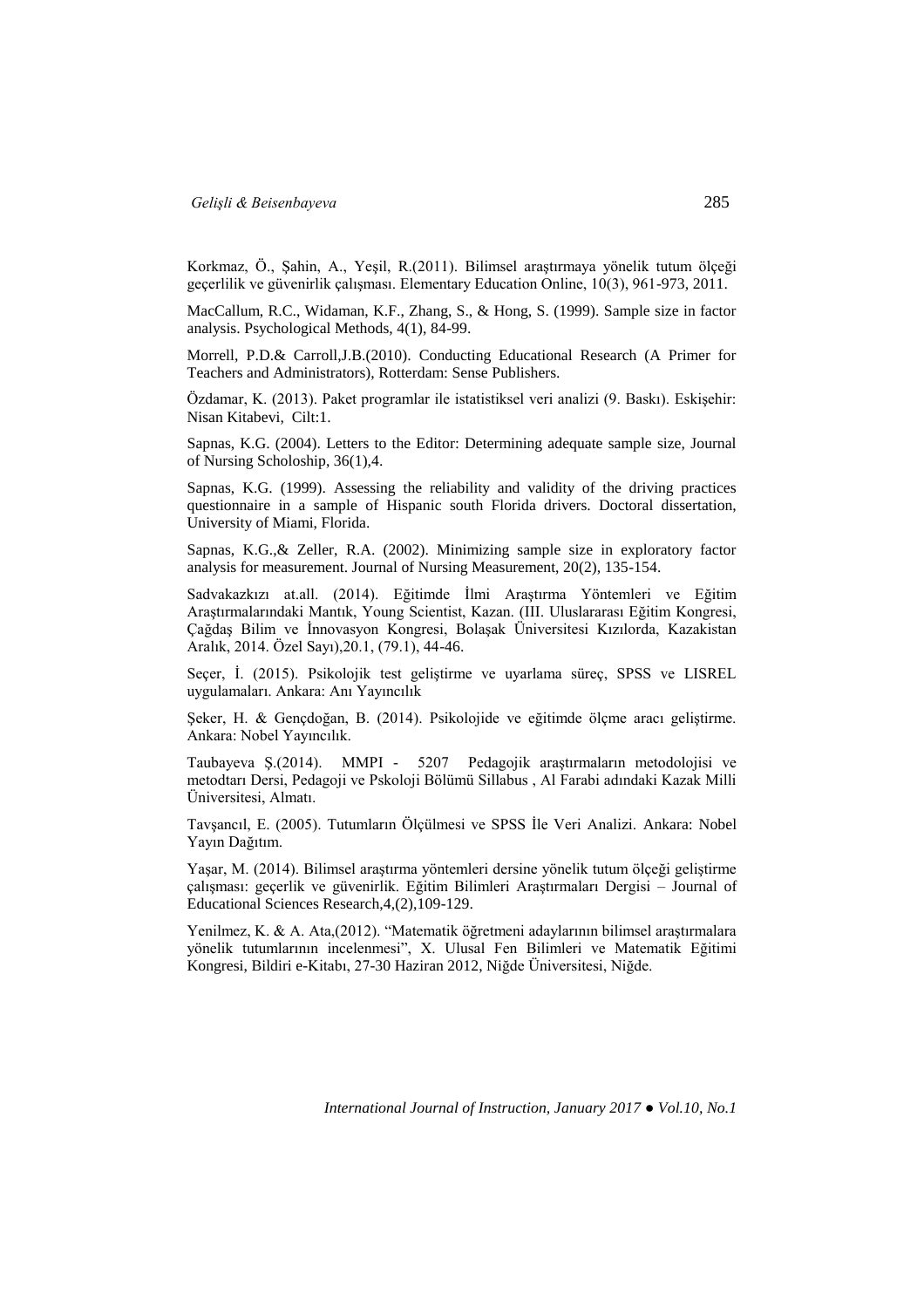#### **Turkish Abstract**

**Bilimsel Sorgulama Yetkinlik Algısı Ölçeği (Kazak Lisansüstü Öğrencileri Örneği) Geçerlik ve Güvenirlik Çalışması**

Bu çalışmanın amacı, Kazakistan'da eğitim bilimleri ve öğretmen yetiştirme alanında yüksek lisans yapan öğrencilerin yapacakları çalışmalarda kullanmak üzere bilimsel sorgulama yetkinlik algısı ölçeği geliştirmektir. Bu çalışma için betimsel yöntemler kullanılmıştır. Bu çalışmanın bağlamında eğitim bilimleri ve öğretmen yetiştirme alanında yüksek lisans yapan öğrenciler için bilimsel sorgulama yetkinlik algısı ölçeği geliştirilmiş, geçerlik ve güvenirlik çalışmaları yürütülmüştür. Çalışma 4 farklı Kazak devlet üniversitesinde eğitim bilimleri ve öğretmen yetiştirme alanında yüksek lisans yapan 100 öğrenci üzerinde yapılmıştır. Çalışmanın bulguları Bilimsel Sorgulama Yetkinlik Algısı Ölçeğinin (SICPS) 4 alt faktörden (Problem Durumu, Ölçüm Aracı, Veri Analizi, Raporlama) oluştuğunu göstermiş ve bu ölçeğin geçerli ve güvenilir bir veri toplama aracı (α=0,958) olduğunu, gelecekteki bilimsel araştırmalarda kullanılabileceğini ortaya çıkarmıştır.

Anahtar Kelimeler: bilimsel araştırma, yeterlik algısı, yeterlik, algı, algı ölçeği

#### **French Abstract**

### **Échelle de Perception de Compétence d'Enquête Scientifique (le Cas d'Étudiants d'Étudiant de troisième cycle Kazak) Fiabilité et Étude de Validité**

Le but de l'étude actuelle est de développer une échelle fiable à être utilisé pour décider que la perception de compétence d'enquête scientifique d'étudiants d'étudiant de troisième cycle s'est engagée dans des études d'étudiant de troisième cycle dans le domaine des sciences éducatives et l'enseignement de professeur au Kazakhstan. L'étude a employé la méthode descriptive. Dans le contexte de l'étude, une échelle a été développée pour déterminer la perception d'enquête scientifique d'étudiants d'étudiant de troisième cycle du domaine de sciences éducatives et l'enseignement de professeur, alors il a été piloté et la validité et les études de fiabilité de l'échelle ont été conduites. L'étude a été conduite sur 100 étudiants d'étudiant de troisième cycle ayant l'enseignement post-universitaire dans le domaine des sciences d'enseignement et l'enseignement de professeur à quatre universités d'État Kazak différentes. Les découvertes de l'étude ont révélé que l'Échelle de Perception de Compétence d'Enquête Scientifique (SICPS) est comprise de quatre sous-facteurs (l'Énoncé du problème, l'Outil de Mesure, l'Analyse de Données, Rapportant) et est un outil de collecte de données fiable et valable (a=0,958) qui peut être utilisé dans la recherche future pour déterminer des compétences d'enquête scientifiques.

Mots Clés: enquête scientifique, perception de compétence, compétences, perception, echelle de perception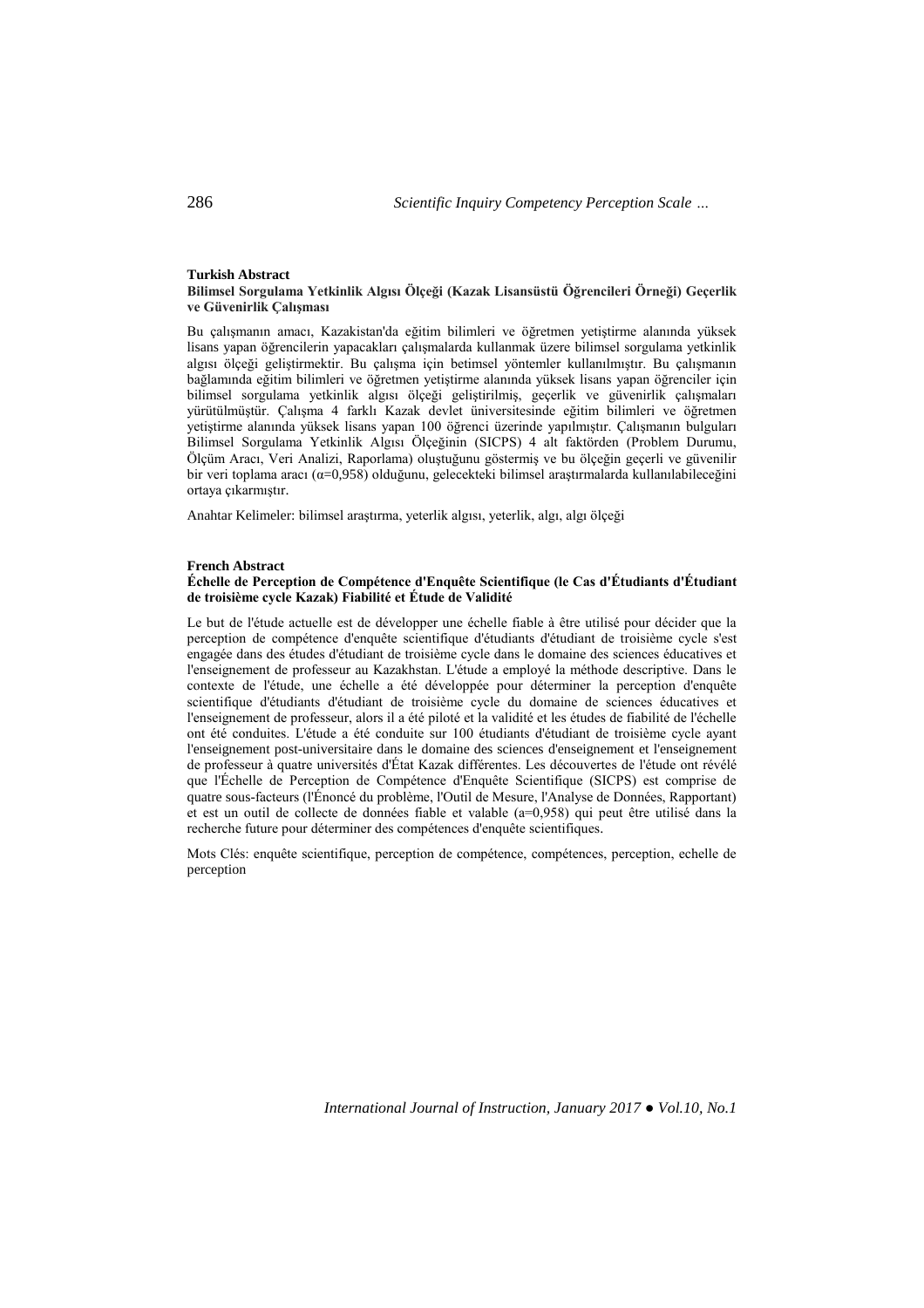#### **Arabic Abstract** مقياس الإدراك الكفائ*ي* للتحقيق العلمي (حالة طلاب الدراسات العليا في كازاخ) الموثوقية ودراسة صلاحية

والغرض من هذه الدراسة هو تطوير مقياس يمكن االعتماد عليها الستخدامها لتحديد اإلدراك الكفائي للتحقيق العلميمن طالب الدراسات العليا تشارك في الدراسات العليا في مجال العلوم التربوية وإعداد المعلمين في كازاخستان. استخدم الباحث المنهج الوصفي. في سياق هذه الدراسة، تم تطوير مقياس لتحديد مفهوم البحث العلمي لطالب الدراسات العليا من مجال العلوم التربوية وإعداد المعلمين، ثم تم تجريب ذلك وأجريت مقياس دراسات الصدق والثبات. وقد أجريت الدراسة على 011 طالب وطالبة في الدراسات العليا الحاصلين على تعليم ما بعد التخرج في مجال علوم التربية والتعليم المعلمين في أربعة أنواع مختلفة من الجامعات الكازاخ الحكومية. وكشفت نتائج الدراسة أن مقياس اإلدراك الكفائي للتحقيق العلمي)SICPS )ويتألف من أربعة عوامل فرعية (مشكلة البيان، أداة قياس، تحليل البيانات، التقارير) وهو أداة جمع بيانات موثوقة وصحيحة (0958 = α) أن يمكن استخدامها في البحوث المستقبلية لتحديد الكفاءات البحث العلمي.

الكلمات الرئيسية: البحث العلمي، واإلدراك الكفاءة والكفاءات، واإلدراك، وعلى نطاق اإلدراك

#### **German Abstract**

#### **Wissenschaftliche Untersuchung Kompetenz Wahrnehmung Skala (Der Fall der kasachischen Post-Graduate Studenten) Zuverlässigkeit und Gültigkeit Studie**

Der Zweck der aktuellen Studie ist es, eine zuverlässige Skala zu entwickeln, um die wissenschaftliche Untersuchung Kompetenz Wahrnehmung von post-graduierten Studierenden in post-graduierten Studien im Bereich der Erziehungswissenschaften und Lehrerbildung in Kasachstan. Die Studie beschäftigte sich mit der deskriptiven Methode. Im Rahmen der Studie wurde eine Skala entwickelt, um die wissenschaftliche Untersuchung Wahrnehmung von postgraduierten Studenten aus dem Bereich der Erziehungswissenschaften und Lehrerbildung zu bestimmen, dann wurde es pilotiert und die Validität und Zuverlässigkeitsstudien der Skala durchgeführt wurden. Die Studie wurde an 100 post-graduate Studenten mit post-graduate Ausbildung im Bereich der Bildungswissenschaften und Lehrerbildung an vier verschiedenen kasakischen staatlichen Universitäten durchgeführt. Die Ergebnisse der Studie zeigten, dass die wissenschaftliche Untersuchungskompetenz-Wahrnehmungsskala (WBW) aus vier Teilfaktoren (Problembeschreibung, Messinstrument, Datenanalyse, Reporting) besteht und ein zuverlässiges und gültiges Datenerfassungsinstrument ( $\alpha = 0.958$ ) ist Kann in der zukünftigen Forschung verwendet werden, um wissenschaftliche Untersuchungskompetenzen zu bestimmen.

Schlüsselwörter: wissenschaftliche untersuchung, kompetenzwahrnehmung, kompetenzen, wahrnehmung, wahrnehmungsskala